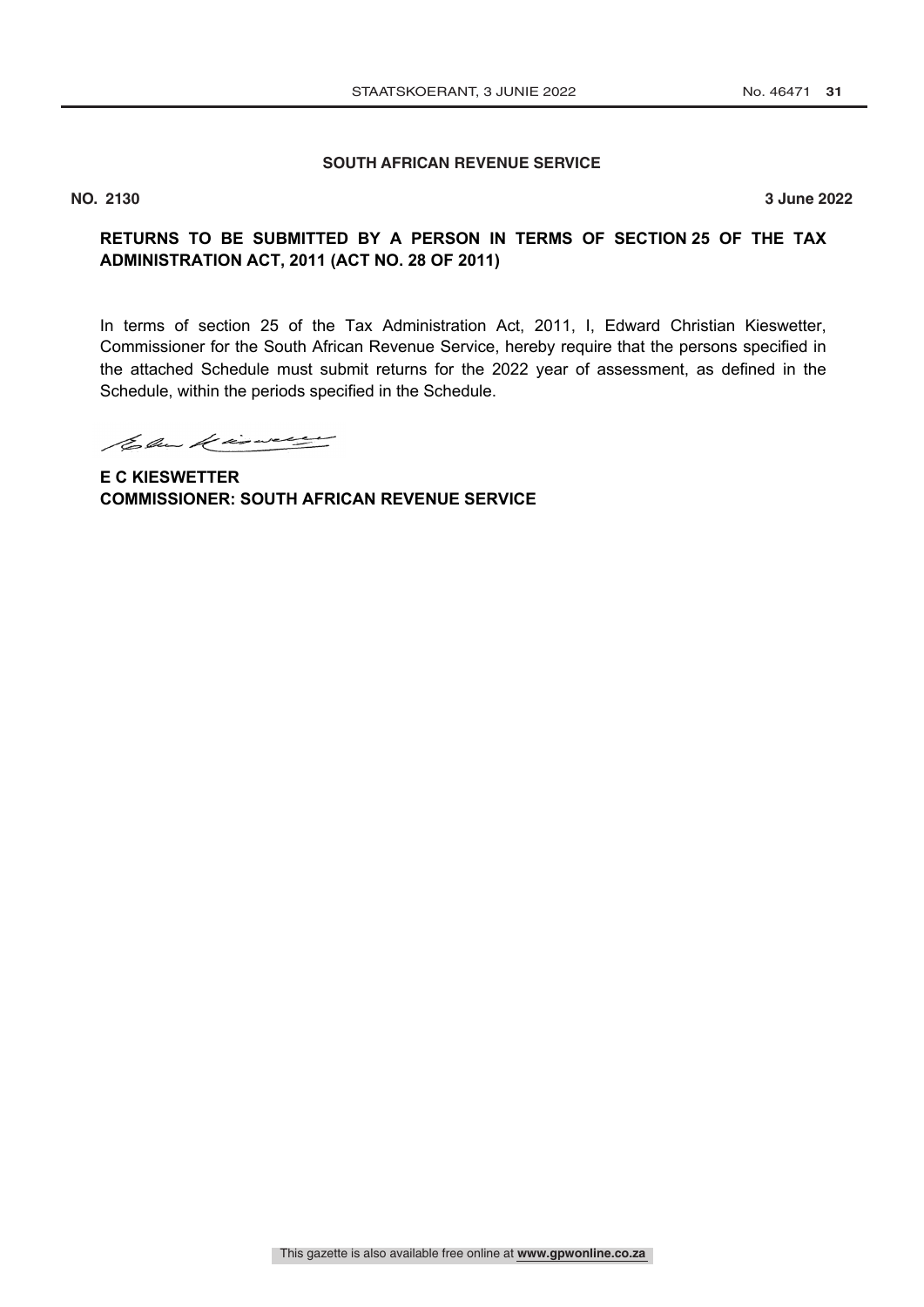#### **Schedule**

#### **1. General**

(1) Any term or expression in this notice to which a meaning has been assigned in a "tax Act" as defined in section 1 of the Tax Administration Act, 2011, has the meaning so assigned, unless the context indicates otherwise and the following terms have the following meaning—

#### **"2022 year of assessment"** means—

- *(a)* in the case of a company, the financial year of the company ending during the 2022 calendar year; and
- *(b)* in the case of any other person, the year of assessment ending during the period of 12 months ending on 28 February 2022; and

**"income tax return"** means a return for the assessment of normal tax in respect of the 2022 year of assessment including a turnover tax return if a person is a registered micro business under the Sixth Schedule to the Income Tax Act.

(2) Notice is hereby given in terms of section 25 of the Tax Administration Act, read with section 66(1) of the Income Tax Act, that a person specified in terms of paragraph 2 is required to submit an income tax return within the period prescribed in paragraph 4.

### **2. Persons who must submit an income tax return**

The following persons must submit an income tax return:

- *(a)* Every company or other juristic person, which was a resident during the 2022 year of assessment that—
	- (i) derived gross income of more than R1 000;
	- (ii) held assets with a cost of more than R1 000 or had liabilities of more than R1 000 at any time;
	- (iii) derived any capital gain or capital loss of more than R1 000 from the disposal of an asset to which the Eighth Schedule of the Income Tax Act applies; or
	- (iv) had taxable income, taxable turnover, an assessed loss or an assessed capital loss;
- *(b)* Every trust that was a resident during the 2022 year of assessment;
- *(c)* Every company, trust or other juristic person, which was not a resident during the 2022 year of assessment, that—
	- (i) carried on a trade through a permanent establishment in the Republic;
	- (ii) derived income from a source in the Republic; or
	- (iii) derived any capital gain or capital loss from the disposal of an asset to which the Eighth Schedule to the Income Tax Act applies;
- *(d)* Every company incorporated, established or formed in the Republic, but that was not a resident as a result of the application of any agreement entered into with the Government of any other country for the avoidance of double taxation during the 2022 year of assessment;
- *(e)* Every natural person who during the 2022 year of assessment—
	- (i) was a resident and carried on any trade (other than solely in his or her capacity as an employee); or
	- (ii) was not a resident and carried on any trade (other than solely in his or her capacity as an employee) in the Republic;
- *(f)* Every natural person who during the 2022 year of assessment—
	- (i) was a resident and had capital gains or capital losses exceeding R40 000;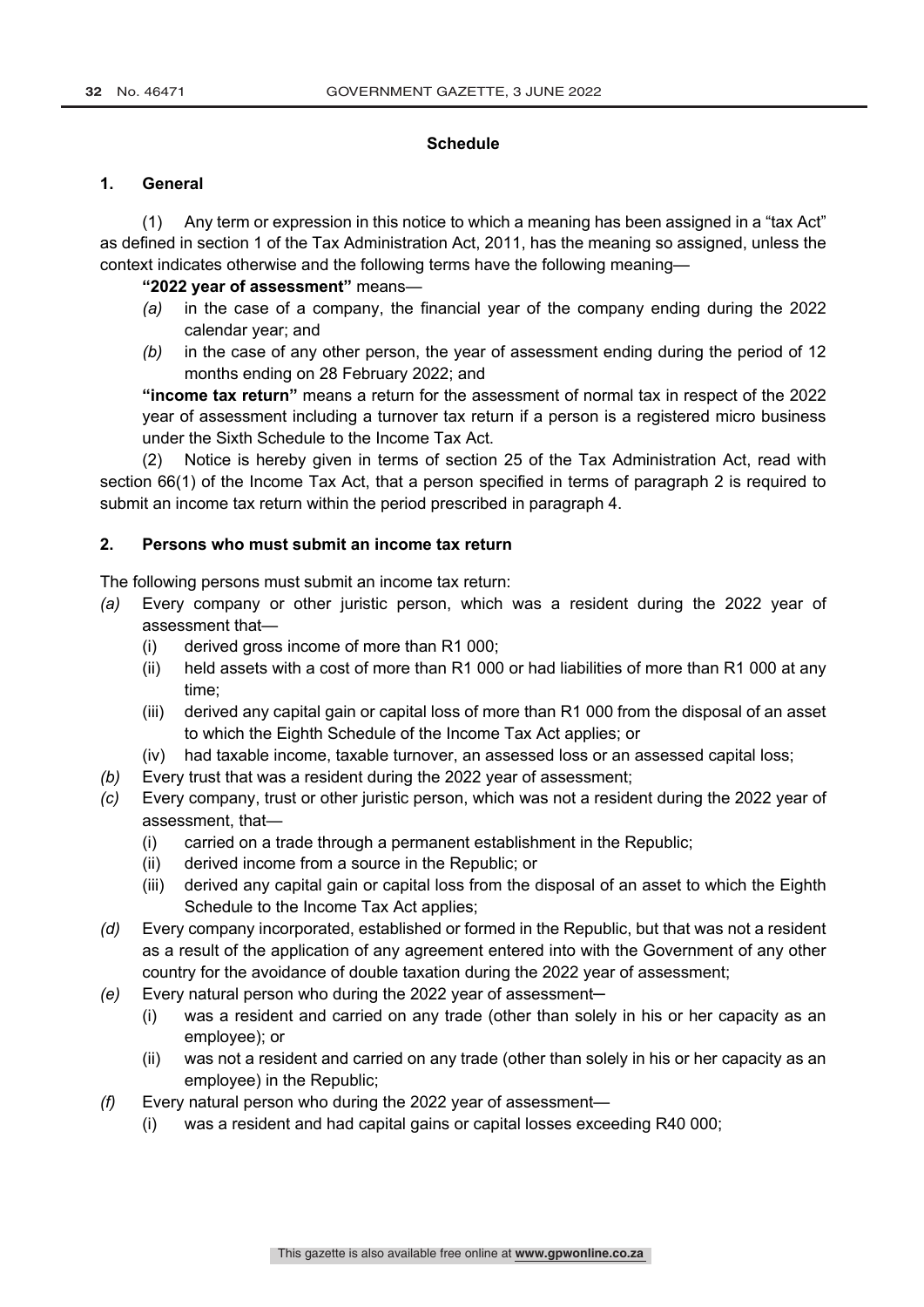- (ii) was not a resident and had capital gains or capital losses from the disposal of an asset to which the Eighth Schedule to the Income Tax Act applies;
- (iii) was a resident and held any funds in foreign currency or owned any assets outside the Republic, if the total value of those funds and assets exceeded R250 000 at any stage during the 2022 year of assessment;
- (iv) was a resident and to whom any income or capital gains from funds in foreign currency or assets outside the Republic was attributed in terms of the Income Tax Act;
- (v) was a resident and held any participation rights, as referred to in section 72A of the Income Tax Act, in a controlled foreign company;
- (vi) was a resident and had taxable turnover; or
- (vii) subject to the provisions of paragraph 3, at the end of the 2022 year of assessment—
	- *(aa)* was under the age of 65 and whose gross income exceeded R87 300;
	- *(bb)* was 65 years or older (but under the age of 75) and whose gross income exceeded R135 150; or
	- *(cc)* was 75 years or older and whose gross income exceeded R151 100;
- *(g)* Subject to the provisions of paragraph 3, every estate of a deceased person that had gross income during the 2022 year of assessment;
- *(h)* Every non-resident whose gross income during the 2022 year of assessment included interest from a source in the Republic to which the provisions of section 10(1)*(h)* of the Income Tax Act do not apply;
- *(i)* Every person that is issued an income tax return form or who is requested by the Commissioner in writing to furnish a return, irrespective of the amount of income or nature of receipts or accruals of the person; and
- *(j)* Every representative taxpayer of any person referred to in subparagraphs *(a)* to *(i)* above.

# **3. Persons not required to submit an income tax return**

- (1) A natural person or estate of a deceased person is not required to submit an income tax return in terms of paragraph 2*(f)*(vii) or (2)*(g)* if the gross income of the person during the 2022 year of assessment consisted solely of gross income described in one or more of the following subparagraphs:
	- *(a)* Remuneration paid or payable from one single source, which does not exceed R500 000 and employees' tax has been deducted or withheld in terms of the deduction tables prescribed by the Commissioner;
	- *(b)* Interest (other than interest from a tax free investment) from a source in the Republic not exceeding—
		- *(i)* R23 800 in the case of a natural person below the age of 65 years at the end of the year of assessment;
		- *(ii)* R34 500 in the case of a natural person aged 65 years or older at the end of the year of assessment; or
		- *(iii)* R23 800 in the case of the estate of a deceased person;
	- *(c)* Dividends and the natural person was a non-resident throughout the 2022 year of assessment; and
	- *(d)* Amounts received or accrued from a tax-free investment.
- (2) Subparagraph (1) does not apply to a natural person—
	- (*a*) who was paid or granted an allowance or advance as described in section 8(1)*(a)*(i) of the Income Tax Act other than an amount reimbursed or advanced as described in section 8(1)*(a)*(ii) or an allowance or advance referred to in section 8(1)*(b)*(iii) that does not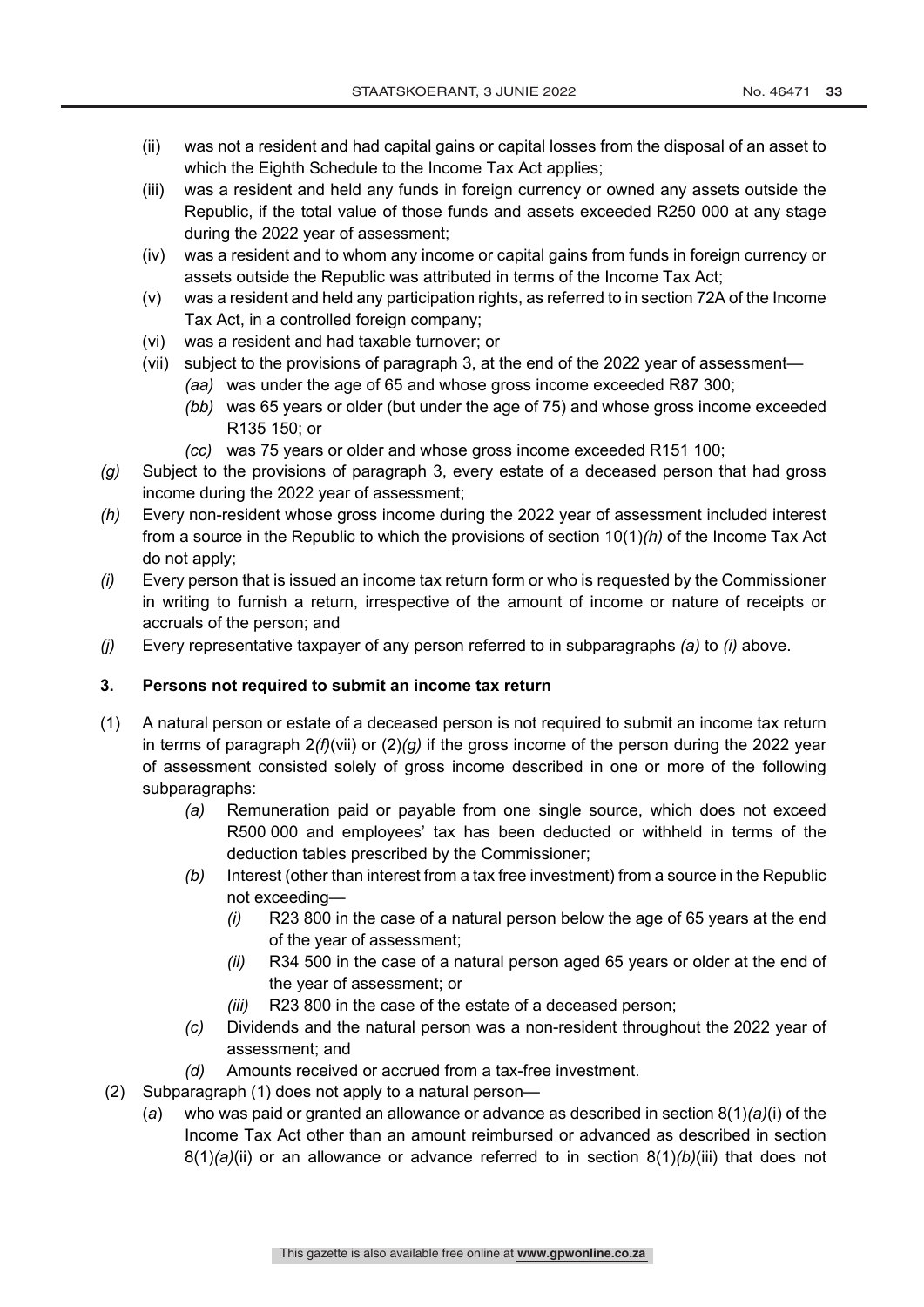exceed the amount determined by applying the rate per kilometre for the simplified method in the notice fixing the rate per kilometre under section 8(1)*(b)*(ii) and (iii) to the actual distance travelled;

- (*b*) who was granted a taxable benefit described in paragraph 7 of the Seventh Schedule to the Income Tax Act; or
- *(c)* who received any amount or to whom any amount accrued in respect of services rendered outside the Republic.
- (3) A natural person is not required to submit an income tax return in terms of paragraph 2*(f)*(vii) if—
	- (*a*) the person is notified by the Commissioner in writing that he or she is eligible for automatic assessment; and
	- (*b*) the person's gross income, exemptions, deductions and rebates reflected in the records of the Commissioner are complete and correct as at the date of the assessment based on an estimate to give effect to automatic assessment.

### **4. Periods within which income tax returns must be furnished**

Income tax returns must be submitted within the following periods:

- *(a)* in the case of any company, within 12 months from the date on which its financial year ends; or
- *(b)* in the case of all other persons (which include natural persons, trusts and other juristic persons, such as institutions, boards or bodies)—
	- (i) on or before 24 October 2022 if the return is submitted electronically through the assistance of a SARS official at an office of SARS or manually;
	- (ii) on or before 24 October 2022 if the return does not relate to a provisional taxpayer and is submitted by using the SARS eFiling platform;
	- (iii) on or before 23 January 2023 if the return relates to a provisional taxpayer and is submitted by using the SARS eFiling platform; or
	- (iv) where accounts are accepted by the Commissioner in terms of section 66(13A) of the Income Tax Act in respect of the whole or portion of a taxpayer's income, which are drawn to a date after 28 February 2022 but on or before 30 September 2022, within 6 months from the date to which such accounts are drawn.

## **5. Form of income tax returns to be submitted**

The forms prescribed by the Commissioner for the submission of income tax returns are obtainable on request *via* eFiling at https://www.sarsefiling.co.za or downloadable from the SARS website at https://www.sars.gov.za/find-a-form/.

### **6. Manner of submission of income tax returns**

- (1) Income tax returns must—
	- *(a)* in the case of a company, be submitted electronically by using the SARS eFiling platform;
	- *(b)* in the case of natural persons or trusts be submitted electronically—
		- (i) by using the SARS eFiling platform, provided the person is registered for eFiling; or
		- (ii) through the assistance of a SARS official at an office of SARS;